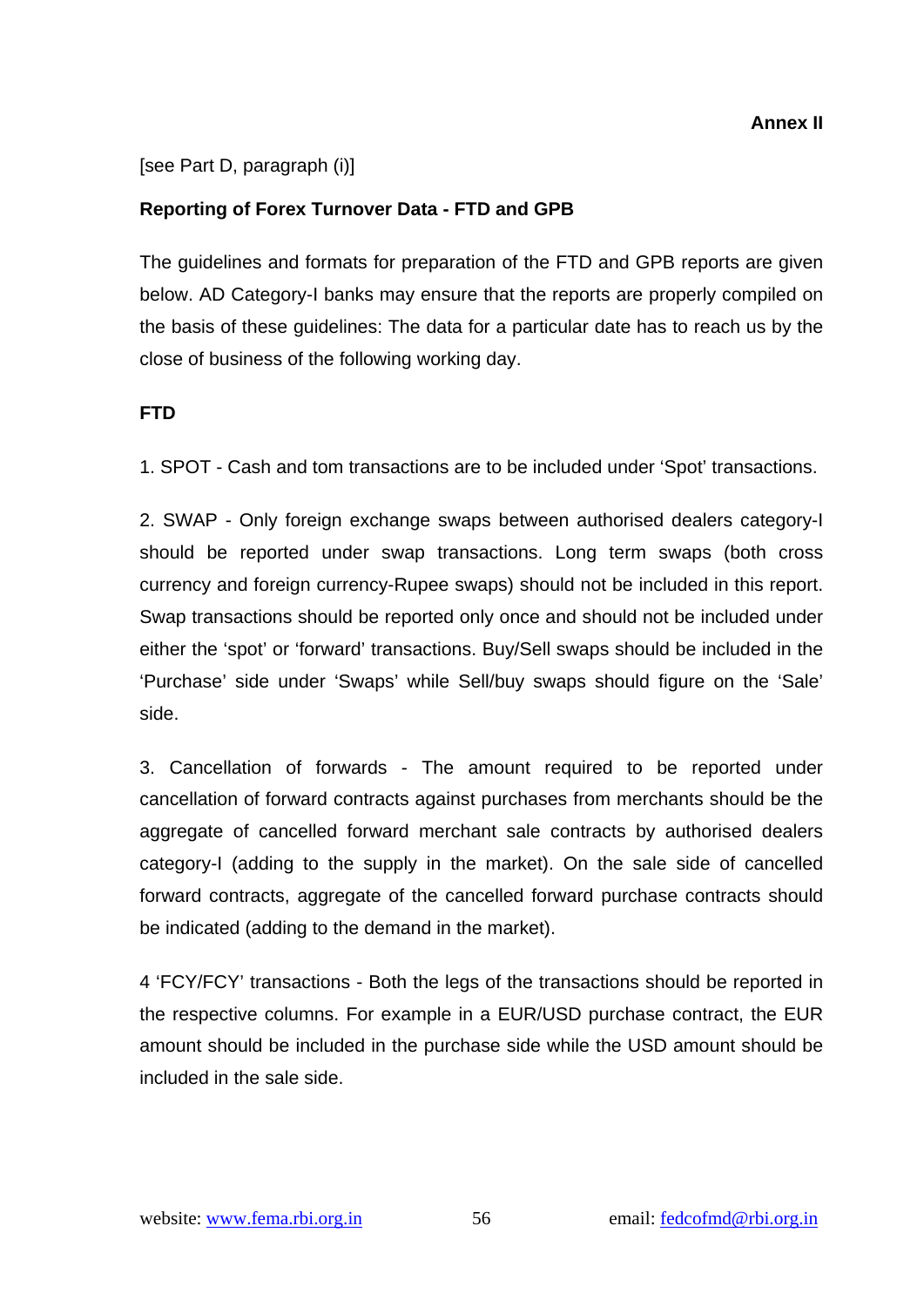5. Transactions with RBI should be included in inter-bank transactions. Transactions with financial institutions other than banks authorised to deal in foreign exchange should be included under merchant transactions.

### **GPB**

1. Foreign Currency Balances - Cash balances and investments in all foreign currencies should be converted into US dollars and reported under this head.

2. Net open exchange position- This should indicate the overall overnight net open exchange position of the authorised dealer category-I in Rs. Crore. The net overnight open position should be calculated on the basis of the instructions given in Annex I.

3. Of the above FCY/INR- The amount to be reported is the position against the Rupee- i.e. the net overnight open exchange position less cross currency position, if any.

#### **Formats of FTD and GPB Statements**

#### **FTD**

|                         |          | Merchant                  |  |  |                                                               | Inter bank |  |  |
|-------------------------|----------|---------------------------|--|--|---------------------------------------------------------------|------------|--|--|
|                         |          | Spot,<br>Ready, T.T. etc. |  |  | Cash, Forwards Cancellation of Spot Swap Forwards<br>Forwards |            |  |  |
| FCY/INR Purchase        | from     |                           |  |  |                                                               |            |  |  |
|                         | Sales to |                           |  |  |                                                               |            |  |  |
| <b>FCY/FCY Purchase</b> | from     |                           |  |  |                                                               |            |  |  |
|                         | Sales to |                           |  |  |                                                               |            |  |  |